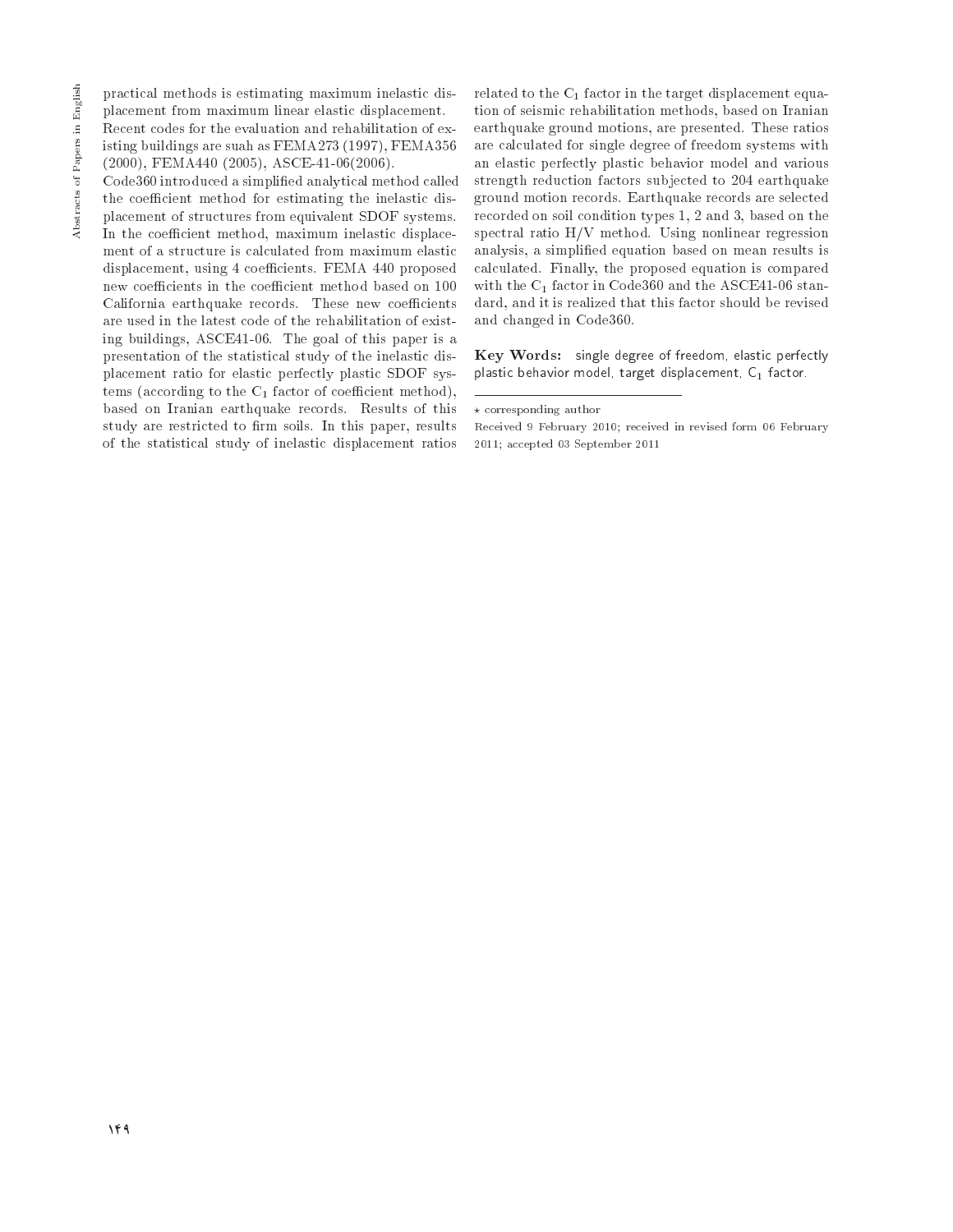English

 $\Xi$ 

Abstracts of Papers

# A NECESSARY INVESTIGATION **INTO THE CONCEPT OF MOMENT REDISTRIBUTION AND ITS EXPERIMENTAL AND** THEORETICAL DETERMINATION IN UNBONDED POST TENSIONED CONTINUOUS SLABS CONSISTING OF SELF COMPACTING CONCRETE

M. Torkamanzade mt\_pce@yahooo.com A. A. Maghsoudi\* maghsoudi.a.a@mail.uk.ac.ir Dept. of Civil Engineering Shahid Bahonar University of Kerman

Sharif Civil Engineering Journal Volume 28, Issue 2, Page 131-138, Research Note

© Sharif University of Technology

### Abstract

To achieve acceptance for the use of high strength self compacting concrete, HSSCC, in pre and post tensioned elements, this study was conducted. Investigation into the mechanical property effects of the fairly new concrete generation of HSSCC was performed by the first author and, for the designed HSSCC mix, the fresh properties (Slump Flow, L-box, V-funnel and J-ring tests), as well as hardened properties, such as compressive and flexural strength, modulus of elasticity, shrinkage and swelling, were measured at different ages and reported elsewhere. However, it was concluded that while producing HSSCC, it is possible to reduce the amount of shrinkage and swelling by 69% and 30%, respectively, when compared with ordinary self compacting concrete, SCC. In other words, by applying high strength SCC in prestressed elements, it is possible to reduce the total amount of prestress losses. Therefore, as a general conclusion, current knowledge of HSSCC shows that there are definite advantages, both technical and economical, in using a higher concrete strength in prestressed concrete structures. Greater strength per unit cost and per unit weight, increased modules of elasticity and reduced shrinkage and creep are some of these advantages. Theoretical and experimental research is required to understand the effects of concrete strength on unbonded post tensioned continuous slabs consisting of SCC. As no research work is available on the structural behavior of HSSCC used on post tensioned continuous bridge decks, a research program was conducted at Shahid Bahonar University of Kerman under the first author. For this purpose, first, a review is made on the concept of moment redistribution from the point of view of different standards, based on normal (vibrated) concrete. The relations for normal concrete are evaluated by casting

and experimentally load testing two unbounded continuous post tension HSSCC slabs, having 7.5m length, 1.0m width and 0.2m height. The theoretical and experimental results indicated that it is safe to make use of available standards on vibrating concrete for moment redistribution calculations of tested slabs consisting of this type of non vibrating concrete. With the obtained range of results, it was found that HSSCC will consolidate exceptionally well under its own weight, even for elements containing high amounts of reinforcement.

Key Words: high strength self compacting concrete, unbonded post tensioned, moment redistribution, slabs.

 $\star$  corresponding author

Received 30 January 2010; received in revised form 21 January 2011; accepted 06 March 2011

# EVALUATION OF C<sub>1</sub> FACTOR IN TARGET DISPLACEMENT OF CODE 360, BASED ON IRAN EARTHQUAKE **RECORDS FOR FIRM SOIL AND FAR-FAULT SITES**

S. M. Parsaeian mahdi\_smp@vahoo.com B. H. Hashemi' behrokh@iiees.ac.ir A. S. Moghadam moghadam@iiees.ac.ir International Institute of Earthquake **Engineering and Seismology** 

Sharif Civil Engineering Journal Volume 28. Issue 2. Page 139-146. Research Note

© Sharif University of Technology

### Abstract

In recent years, performance based design and assessment methods are commonly used. Structural and nonstructural earthquake damage is mainly due to imposed lateral displacements. Therefore, in recent methods, design criteria are based on displacement instead of force, as used in old methods. In fact, in these methods, displacement presents the performance of structures subjected to earthquakes. On the other hand, using performance based methods, in practical cases, needs simplified procedures to estimate the inelastic displacement of structures subjected to earthquakes. In general, nonlinear time history analysis presents an appropriate estimation of the imposed displacement of a structure subjected to a specific acceleration time history, but, results of this dynamic analysis are very sensitive to chosen acceleration time history. Thus, more reliable and practical methods are needed for the seismic evaluation and rehabilitation of existing buildings. One of the most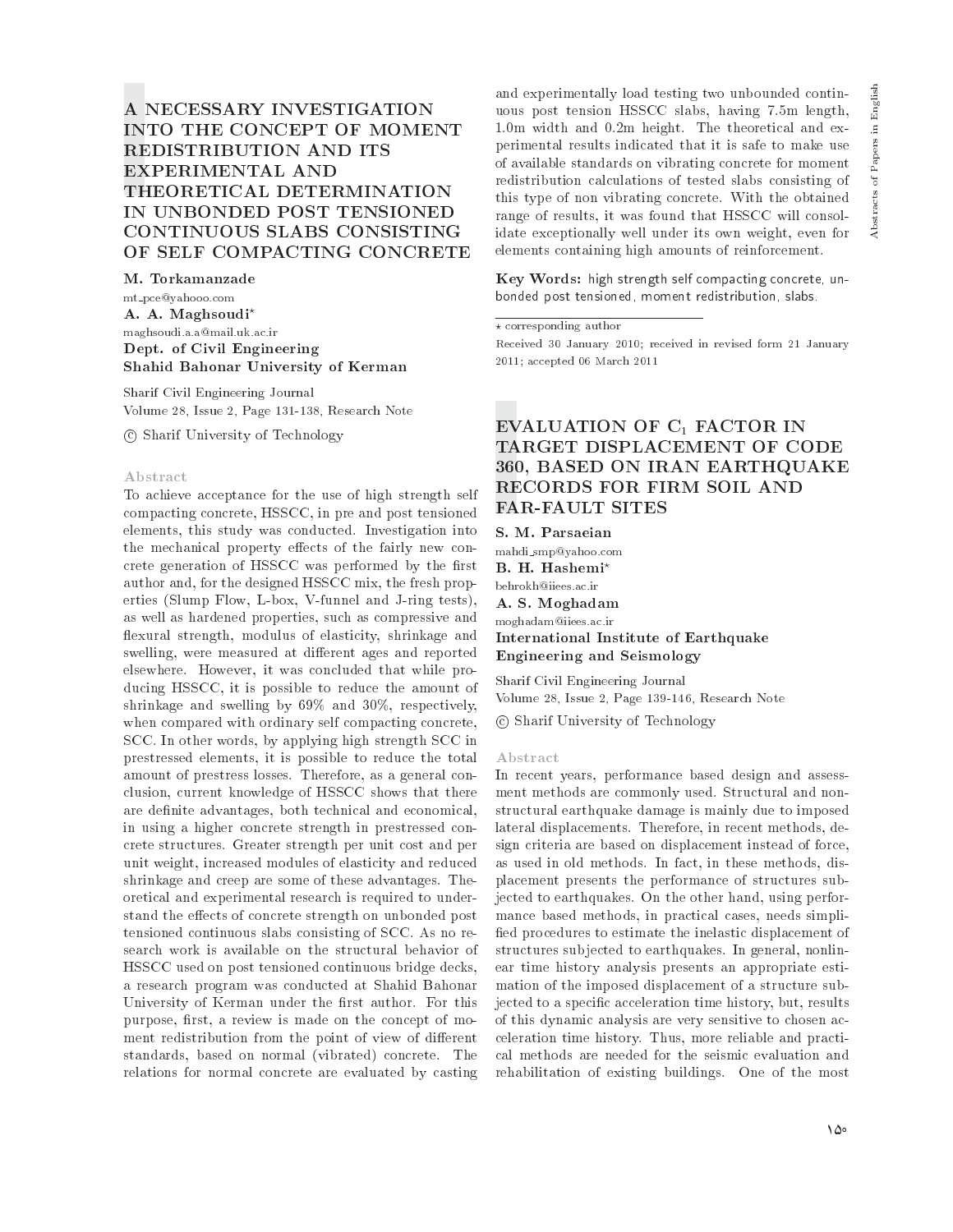mation, and prevent leaks through adjacent cracked or distressed zones. To address these concerns, a new test apparatus has been developed to evaluate filter performance, when both the filter and the core are cracked. In the case of successful filters, they slump to fill the crack, flow rate decreases, and head water pressure increases to earlier pressure. In the failed filters case, the flow rate does not decrease and remains high, also a very low head water pressure take place. In this research, variations of pressure, fines content of filter soils, compaction time and amount of eroded materials were evaluated. Results showed that the prime flow rate increased as the hydraulic gradient increased, but decreased in a little time and reached a stable value. A filter with 15% non-plastic fine content, had the ability to slump to fill the crack, but its coefficient of permeability decreased significantly, and, hence, cannot be used as a filter in embankment dams.

Key Words: embankment dam, cracking, piping, filter test.

 $\star$  corresponding author

Received 24 April 2010; received in revised form 24 October 2010; accepted 25 December 2010

# TO STUDY AND REVIEW THE DIFFERENCE BETWEEN THE **GENERAL CONDITION OF CONTRACT OF IRAN AND THE REQUIREMENTS OF** INTERNATIONAL CONTRACTS

S. M. Karimi

karimi.sh@srbiau.ac.ir Dept. of Civil Engineering Islamic Azad University, Science and Research **Branch** S. M. Hosseinalipour<sup>\*</sup> m-hosseinalipour@sbu.ac.ir School of Architecture and urban Shahid Beheshti University N. Arabshahi  $\mathrm{tarhandishan}@\mathrm{Taceco.com}$ **Marine Engineering University of Geneva** 

Sharif Civil Engineering Journal Volume 28, Issue 2, Page 123-129, Research Note

© Sharif University of Technology

### Abstract

Time is an extremely important issue in construction. Together with cost and quality, it is a primary objective

of project management, and a major criterion by which the success of a project is judged. In practice, projects are required to be completed by a certain date, and, in the case of commercial projects, this usually means as soon as possible. Time is also of fundamental importance to the contractor in that he must assess his performance capabilities and resources in order to carry out and complete the work within a given time. Whilst both the employer and the contractor would prefer the certainty of a fixed completion date, delays are an inevitable part of the construction process. With regard to the importance of time for project parties, most construction contracts include provisions for delay to oblige the responsible party to pay damages. Contractors would normally want to be paid as much as possible, and for as little risk as possible. Conversely, owners will want to pay as little and as late as possible, and possibly, and/or forcibly, transfer all risk, expense and cost to the contractor. In the event of one of the party incurring those costs, he will certainly look for reimbursement from the other party. For years, there have been a number of construction disputes involving delay in construction projects. So, most standard-form international construction contracts currently in use contain detailed provisions, under which the contractor can claim against the employer for any losses suffered if the work is disrupted due to certain specified causes. From the viewpoint of indemnifying damages, Iranian General Conditions of Contracts have shortcomings, and the risks of increasing costs for delays are not apportioned fairly in its provisions. For renovation, indemnifying damage provisions, and a fair apportioning of incurring costs, a comparative comparison between the general conditions in Iran and international conditions are used in this article. The general purpose of this paper is to discuss and compare conditions of contract provisions for recovering delay damages in Iran and international standards (JCT, ICE and FIDIC). In particular, the paper focuses on the shortcomings of the Iranian General Conditions of Contracts, regarding the recovery of delay damages. The result of research shows that reconsideration of the indemnifying contractor and owner damage provisions of Iranian General Conditions of Contracts is necessary. One of the most important results of the research is the high level risk of Iranian General Conditions of Contracts in the case of owner delays, since few events for recovery of owner damage are predicted in the Iranian General Conditions of Contracts. Also, no mechanism for claiming recovery of owner damage from the contractor is predicted in the Iranian General Conditions of Contracts.

Key Words: delay, general conditions of contract, claim.

 $\star$  corresponding author

Received 30 November 2009: received in revised form 29 January 2011; accepted 15 June 2011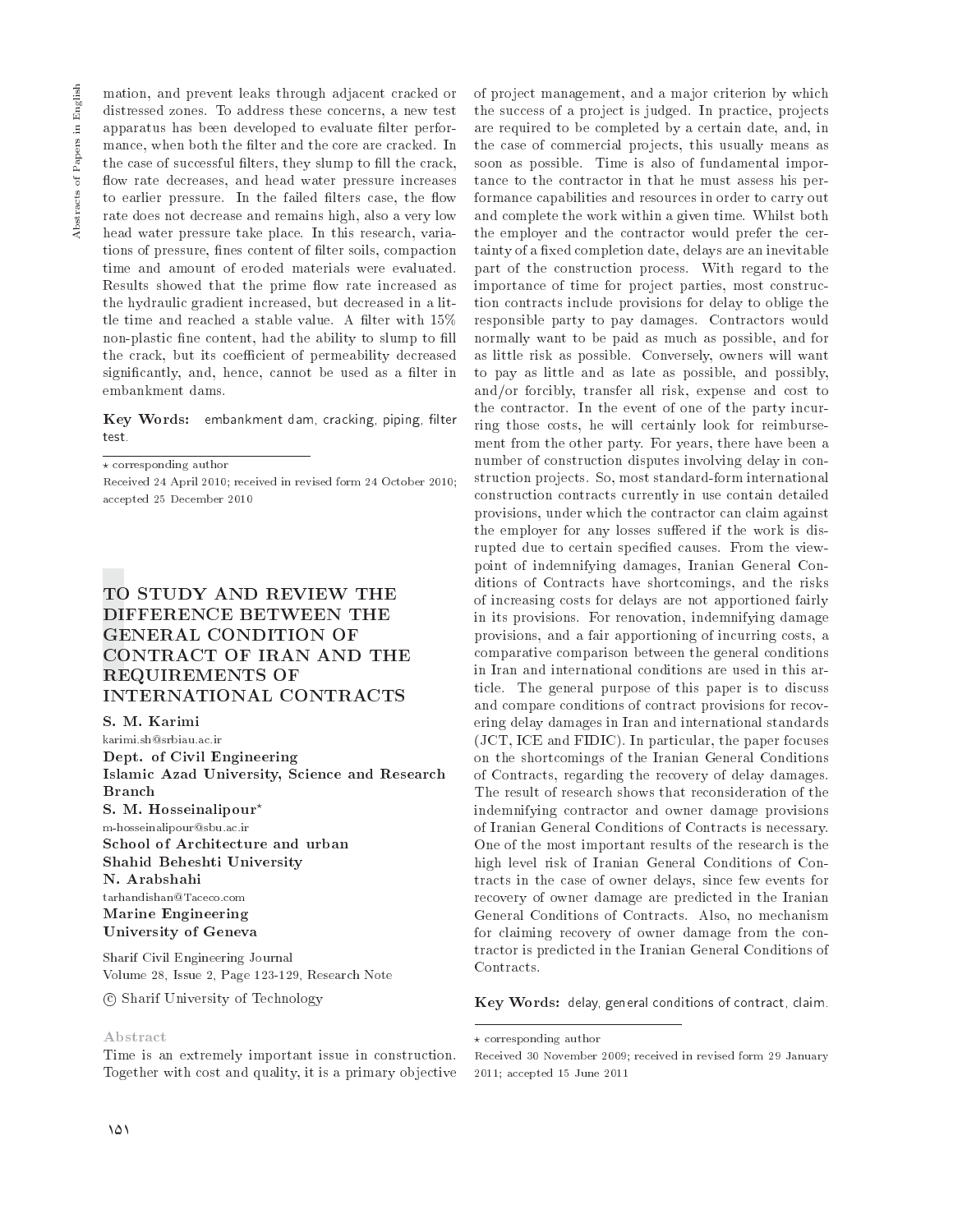A.A. Maghsoudi\* maghsoudi.a.a@mail.uk.ac.ir M. Maghsoudi maghsoudi\_mohammad@yahoo.com M. Torkamanzadeh mt\_pce@yahooo.com **Faculty of Engineering** Shahid Bahonar University, Kerman

Sharif Civil Engineering Journal Volume 28, Issue 2, Page 99-111, Original Article

© Sharif University of Technology

### Abstract

The development of self compacting concrete, SCC, began in Japan (Tokyo University) in the mid 1980s, with the aim of reducing durability problems in complicated and heavily reinforced concrete structures, due to lack of skilled workers and poor communication between designers and construction engineers. Even though previously (and still today) conventional (vibrating) concrete in some applications was cast without any compaction, this new concrete was deliberately designed to be able to fill every corner of the form and encapsulate all reinforcements with maintained stability, only under the influence of gravitational forces.

Since that time, Japanese contractors have used SCC in different applications. In contrast with Japan, research in Europe, American and Iran started later. The advantages of SCC offer many benefits to construction practices. Elimination of compaction work results in reduced costs in placement, equipment needed for construction, shortening of construction time and improved quality control.

In recent years, there have been a number of significant developments in SCC, from either the viewpoint of concrete technology or reinforced concrete structural elements. However, very limited reports are available on prestressed concrete elements, while using high strength self compacting concrete, HSSCC. Also, more research is urgently needed in order to understand the use of HSSCC in precast prestressed lightweight slabs (hollow core slabs) to formulate design rules.

The deficiencies of industrial precast prestressed constructional members, such as the lack or unbundling of concrete covers on prestressing strands, weakness in holding prestressed jacking forces in precast prestressed end supports in industry, the loss of high amounts of prestressed jacking forces of strands before transferring the forces into the members, and etc., can cause irreparable damage. For better investigation of such cases, therefore, for the first time in Iran, three precast prestressed hollow core HSSCC slabs, with dimensions of 2.0m in length, 1.2m in width and 0.2m in height, are industrially cast and, then, experimentally load tested up to failure. Their ultimate state and experimental deflection and curvature ductility are measured, and the results are compared theoretically. The results show that producing such industrially deficient products is unsafe and uneconomic.

Key Words: self compacting concrete, precast prestressed hollow core slab, prestressed losses, deficiencies, ductility.

### $\star$  corresponding author

Received 04 April 2010; received in revised form 25 September 2010; accepted 12 January 2011

# **INVESTIGATION OF EFFECTIVE** PARAMETERS ON FILTER ABILITY TO STOP EROSION THROUGH SIMULTANEOUS CRACKING OF THE CORE AND FILTER OF **EMBANKMENT DAMS**

S.M. Ali-Zomorodian\*

mzomorod@shirazu.ac.ir School of Agricultural **Shiraz University** M.J. Moghadam e\_Jamali@ymail.com Dept. of Civil Engineering Islamic Azad University, Estahban Branch

Sharif Civil Engineering Journal Volume 28, Issue 2, Page 113-122, Original Article

© Sharif University of Technology

### Abstract

Investigations have shown that the main reason for embankment dam failure is piping through the embankment or foundation. The Balder Head dam in England, the Teton and Baldwin Hills dams in the US, and the Nanak Sagar dam in India are some dams which have failed due to a filter disability in stopping washed materials. The central core of embankments and gravel dams consists of deposits that have significant amounts of fine content. Therefore, filters in the embankment dams are designed to retain eroded fine particles from this kind of soil, to make the core and whole dam structure safe. In other words, the filter layer must be so fine that it is able to stop the erosion of protected soil and be so coarse that it has a sufficient discharge capacity to prevent excessive pore pressure. In successful filters, only in the first moment of flow, particles of base material completely pass through the filter layer and are washed. Subsequently, coarser particles of the base material clog pores of the filter and these particles hold the finer particles, so, a stable condition is formed on the whole common surface of the filter and core. In fact, the most important unanswered question regarding filter performance concerns the ability to resist crack for-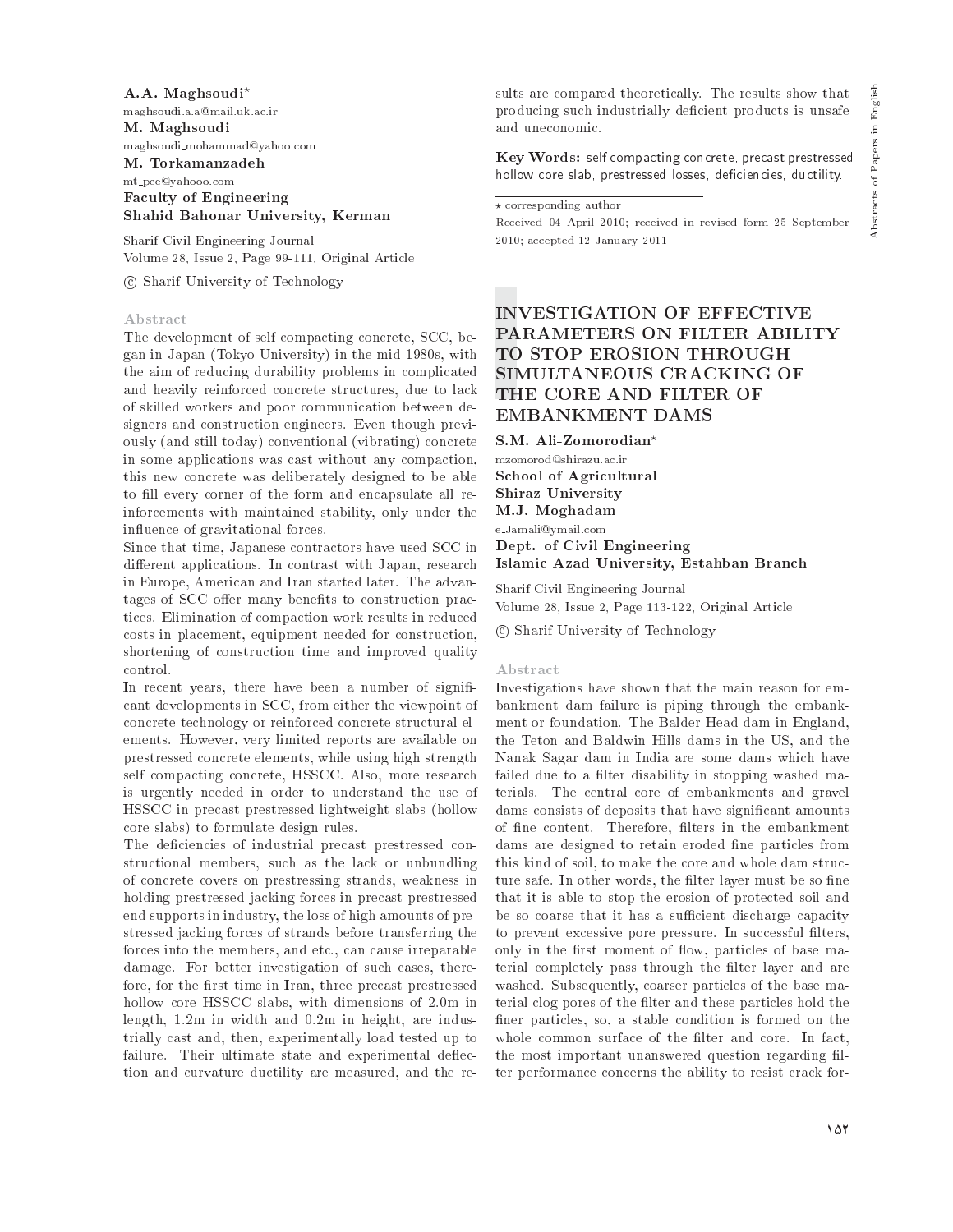# Abstract

# In this study, the behavior of viscous dampers as energy absorbing devices in structures subjected to seismic excitations is investigated. Perform-3D software is used to numerically model a typical 5-span steel frame of, approximately, a 50 meter building. The model is representative of an existing building which incorporates viscous dampers to improve seismic performance. The frame model was analyzed using different acceleration time series. An evaluation was performed to examine effects of various damper arrangements on the seismic performance of the building; the number of dampers at each level, damper locations in various spans of the steel frame, and the distribution of various dampers in spans and levels of the frame. Based on the results of the current study and a meta-analysis of the findings of previous research, an optimal arrangement of dampers for improving the seismic performance of the structure is proposed. The most significant research results are as follows:

1. Increasing the number of viscous dampers at each level has no considerable effect on the seismic behavior of the structures.

2. Changing the direction of the dampers at each span has a considerable effect on analysis results.

3. Locating dampers at lower levels is more efficient than at higher levels.

4. Locating dampers at the middle span of each level is better for improvement of the seismic behavior of the structure.

Key Words: viscous damper, seismic rehabilitation, nonlinear dynamic analysis, performance based seismic design, inelastic deflection.

 $\star$  corresponding author

Received 08 March 2010; received in revised form 08 January 2011; accepted 25 April 2011

# **INVESTIGATION OF LATERAL RESISTANCE OF SINGLE PILE LOCATED NEAR GEOGRID REINFORCED SLOPE**

S.M.Ali Zomorodian\* mzomorod@shirazu.ac.ir School of Agricultural Shiraz University H. Sadeghi hamid\_sadeghi@yahoo.com Islamic Azad University, Estahban Branch

Sharif Civil Engineering Journal Volume 28. Issue 2. Page 89-98. Original Article

# © Sharif University of Technology

### Abstract

It is sometimes possible for a structure resting on vertical piles to be placed near natural or human-made slopes. The behavior of pile foundations that are located near slopes is different from their behavior when they are located at ground level, as piles not only may induce failure in the slope (especially at shallow depths) but also the lateral bearing capacity of the piles themselves may decrease to a great extent due to the nearby slope. There have been many numerical and experimental studies on single or group piles subjected to lateral loads and founded on flat horizontal ground. Whereas there are many studies on single and group piles near sandy slopes reinforced by geogrids, the effect of using slope reinforcement techniques on the behavior of vertical piles subjected to lateral loads near reinforced slopes has not yet been investigated. Consequently, the lack of study in this field, concerning the real behavior of piles in such situations and the effects of soil reinforcement on the lateral resistance of piles near slopes still exists

The main purpose of this investigation is to examine the effect of reinforcing elements on the lateral behavior of a single vertical pile near a sandy slope, and also how to use an appropriate reinforcing layout in a practical way. Therefore, a broad series of conditions, including unreinforced cases, were tested by varying parameters such as: arrangement of geogrid reinforcements, pile distance from the slope crest, relative density of sand, angle of slope, embedded length, shaft roughness and cross section of pile. The results indicate that an improvement in the lateral resistance of the pile intensively depends on the arrangement of geogrid reinforcements. The optimum length and width values of geogrid layers (i.e. the one leading maximum lateral resistance of a single pile) were 31d and 24.6d (d=pile diameter) and 2.82d, 1.64d for the depth of the first layer and spacing between geogrid layers, respectively.

Key Words: pile, lateral load, sand, reinforced slope, geogrid.

 $\overline{\star \text{ corresponding author}}$ 

Received 08 March 2010; received in revised form 06 November 2010; accepted 17 January 2011

EXPERIMENTAL AND THEORITICAL PERFORMANCE OF PRESTRESSED HOLLOW CORE **SLABS WITH HIGH STRENGHT** SELF COMPACTING CONCRETE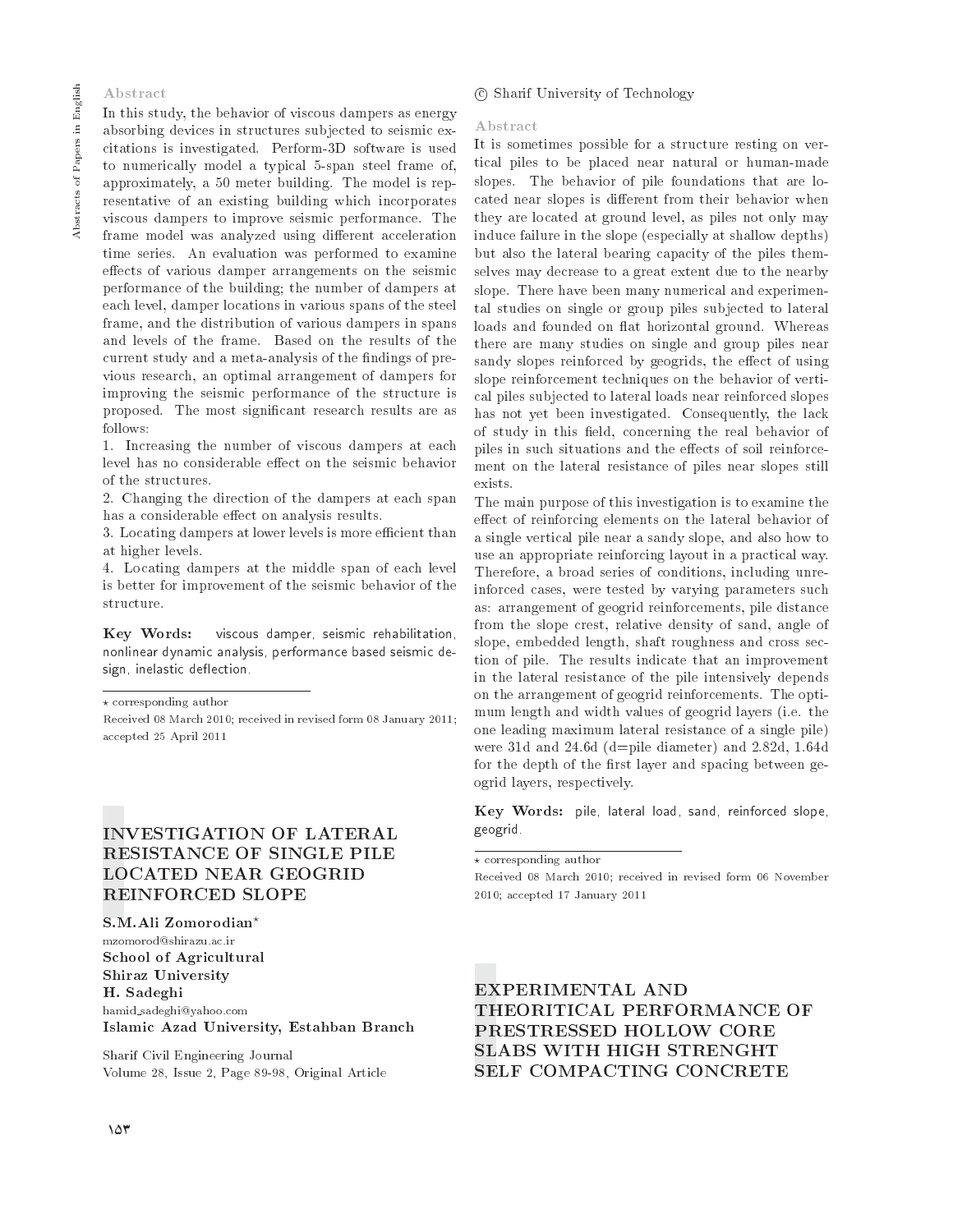considering the current conditions of the sand, such as void ratio and mean effective stress. As a result, the model must be recalibrated when the state of the soil changes. In this paper, it has been attempted to modify the original model by adding different state parameters to it, in order to assess the effects of these parameters on the constitutive model predictions Several state parameters have been introduced by some investigators, but there are three common ones used widely in a large number of papers. These state parameters  $(\psi, I_s, \text{RSR})$ , in three different ways, were added to the main model formulation, and the capabilities of the modified model were evaluated by the results of laboratory data on Toyoura sand.

Key Words: state parameter, constitutive model, bounding surface.

 $\star$  corresponding author

Received 08 March 2010; received in revised form 09 November 2010; accepted 12 February 2011

# PROPOSING A RESPONSE **REDUCTION FACTOR FOR APPLICATION OF ADDED** VISCOELASTIC DAMPERS IN SPECIAL STEEL MOMENT RESISTING FRAMES AND ITS **EVALUATION**

S. Javaherzadeh sjavaherzade@yahoo.com Dept. of Civil Engineering Islamic Azad University, Science and Research **Branch** F. Rahimzadeh\* rofooei@sharif.edu Dept. of Civil Engineering Sharif University of Technology

Sharif Civil Engineering Journal Volume 28, Issue 2, Page 65-80, Original Article

© Sharif University of Technology

### Abstract

The response reduction factor  $(R)$  is employed in different seismic design and analysis codes to reduce the level of design forces and utilize the existing capacity of structures in dissipating the seismic input energy caused by the nonlinear behavior of structural systems. Different parameters are involved in finding this factor, among which the ductility related reduction factor,  $(R\mu)$ , the overstrength related reduction factor,  $(\Omega_0)$ , the redundancy related reduction factor,  $(R_r)$ , and etc., could be named. On the other hand, application of energy dissipation systems, especially added dampers, has gradually become an essential part of the seismic design of structures. The design guidelines of buildings equipped with these devices have already been provided in a number of seismic design codes, such as ASCE7-05. In this paper, a so-called "Response Reduction Factor" is introduced to take into account the effect of added viscoelastic dampers in dissipating input seismic energy in special steel moment resisting frames,  $(R<sub>\epsilon</sub>)$ . In that regard, a number of 2-D SSMRF models, with a different number of bays and floors, are selected. The viscoelastic dampers are uniformly distributed along the height of the structural models, employing a Kelvin arrangement, in their mathematical modeling. Nonlinear static analyses (pushover analyses) are used to determine the "added damping related" response reduction factor,  $(R_{\xi})$ , for these structural models. Nonlinear dynamic time history analyses are performed to investigate the obtained results using seven far-field earthquake components recorded on soil type C (dominant period of 0.4 to 0.7 second), based on the ASCE7-05 code. The results show an increase in the ductility related reduction factor,  $(R_u)$ , as well as the overstrength reduction factor,  $(\Omega_0)$ , by increasing damping ratios of structural systems caused by added viscoelastic dampers. Also, on average, the response reduction factor,  $(R_{\xi})$ , is determined to be equal to 1.09, 1.15 and 1.28 for added damping ratios of structural systems equal to  $5\%$ ,  $10\%$ , and  $15\%$ , respectively. The OpenSees program is used for numerical

Key Words: viscoelastic dampers, response reduction factor, nonlinear static analysis, nonlinear dynamic analysis.

analyses.

Received 08 March 2010; received in revised form 21 Agust 2010; accepted 26 February 2011

# **IMPROVEMENT OF SEISMIC** PERFORMANCE OF STRUCTURE **BEHAVIOR UTILIZING VISCOUS** DAMPERS AND OPTIMAL VISCOUS DAMPER ARRANGEMENTS IN **STEEL FRAMES**

J. Keyvani<sup>\*</sup> jkeyvani@tmu.ac.ir M. Rahimiasl mehdi\_rahimiasl@tmu.ac.ir Dept. of Civil Engineering Kharazmi University

Sharif Civil Engineering Journal Volume 28, Issue 2, Page 81-88, Original Article

© Sharif University of Technology

 $\star$  corresponding author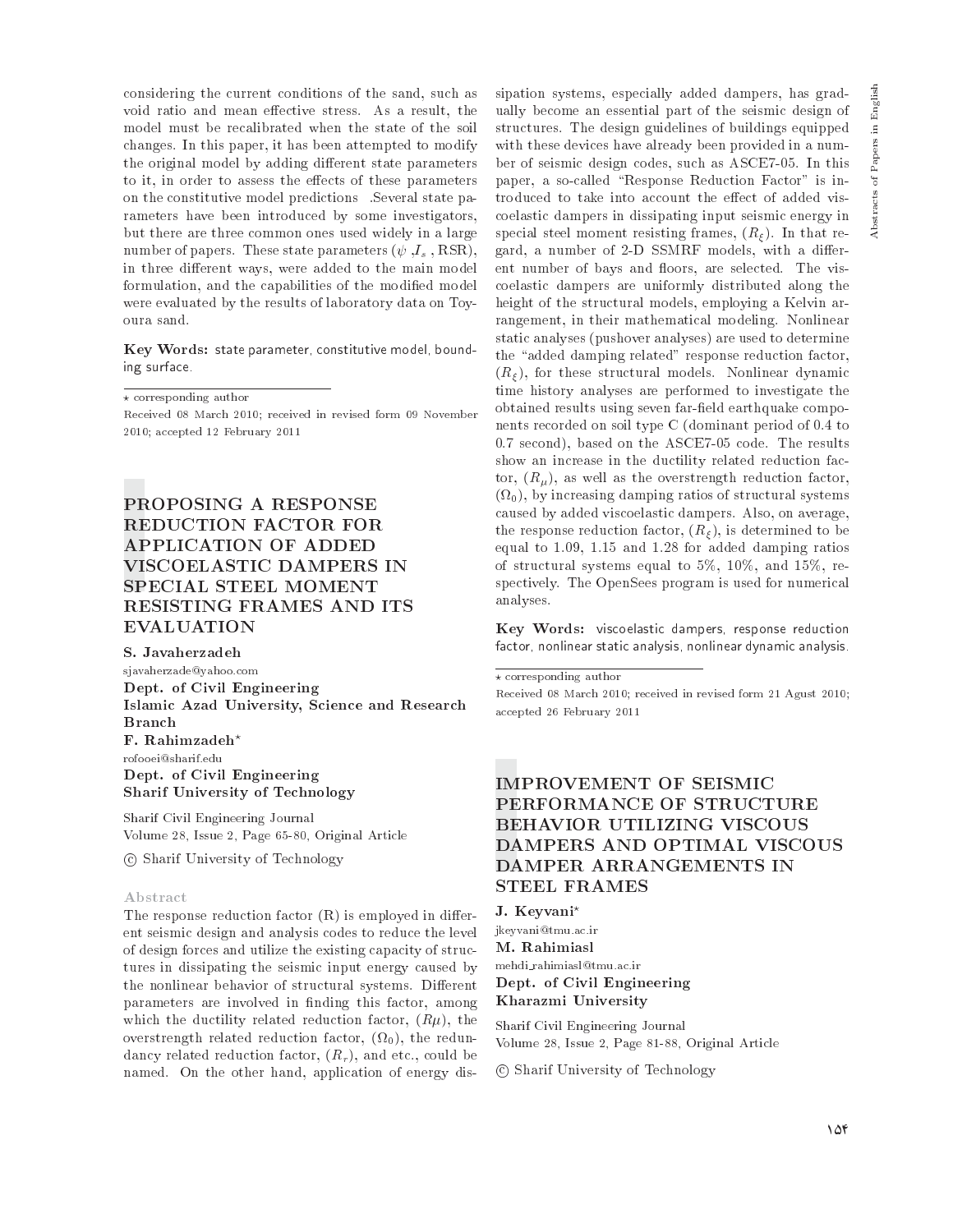# **IDEAL SUCCESS EVALUATION OF** MULTI OBJECTIVE MODEL FOR **BOT PROJECTS; STRUCTURE AND APPLICATION**

G. Khazaeni

gkhazayeni@iust.ac.ir M. Khanzadi\* khanzadi@iust.ac.ir A. Afshar a\_afshar@iust.ac.ir Dept. of Civil Engineering Iran University of Science and Technology

Sharif Civil Engineering Journal Volume 28, Issue 2, Page 45-55, Original Article

© Sharif University of Technology

# Abstract

Due to inadequate public funding and an increasing demand on infrastructure facilities, many governments worldwide are exploring new arrangements through public private partnerships (PPP), among which the BOT (build-operate-transfer) type model of procurement is a popular option. The BOT arrangement offers host governments an opportunity to accelerate infrastructure development without incurring large public expenditure and borrowing. Since the frequent use of the BOT approach has had relative success in developing countries (usually a long list of projects have budget restrictions), they are candidates for implementation through this model. Due to some failures, we are aware that not all projects are suitable for the BOT approach, and there is an urgent need to choose a suitable model for the project. In this paper, a decision support system model was made based on a multi criteria decision making model (MCDM). The technique for order preference by similarity of ideal solution (TOPSIS) model assesses the success of a BOT project as a computer program. This program gets the specifications of a project and delivers its opportunity of success as the output. To construct this model, the success appraisal indexes of the project were defined in two groups: Critical success factors and risks allocation. BOT projects encounter many situations that are inconvenient risk allocations in dealing with these situations, which probably result in failure to achieve the project's purpose. So, the success of a BOT project depends on the assignment of a proper risk allocation between different participants. Thus, a comprehensive structure was proposed for identifying critical success factors and risks, and a framework for appropriate risk allocation to project participants was defined. It aims to support decision making as a priority to see which project is more appropriate to be delivered by the PPP approach, as well as selecting which incentive should be granted to private parties by governments

(and when), to increase the projects chances of success. Consequently, disadvantages can be controlled or mitigated with risk measurement tools.

Key Words: PPP projects, BOT, success evaluation, risk allocation, MCDM model.

### $\star$  corresponding author

Received 08 March 2010; received in revised form 08 Agust 2010; accepted 25 April 2011

# **EVALUATION OF DIFFERENT** STATE PARAMETER EFFECTS ON MODIFICATION OF A BOUNDING **SURFACE ELASTO-PLASTIC MODEL**

H. Heidarzadeh\*

heisam.heidarzadeh@gmail.com M. Latifi mlatifi@ut.ac.ir Dept. of Civil Engineering University of Tehran

Sharif Civil Engineering Journal Volume 28, Issue 2, Page 57-64, Original Article

© Sharif University of Technology

### Abstract

Laboratory equipment is progressing, alongside advancements in technology, day by day. Along with these advancements in laboratory studies, the requirement to provide an appropriate model which can accurately predict soil behavior is felt more than at any other time. A great advancement was evolved in soil engineering by introducing the critical and steady state concept to geotechnical problems. This evolution was accompanied by an introduction to constitutive models in a critical state framework. In spite of successful predictions for clavey soil behavior, presented models failed to represent the behavior of granular soils. This weakness was significantly compensated for by introducing the concept of a state parameter in laboratory findings, and also by proposing the use of this parameter in constitutive models. In this paper, the effect of different state parameters on the improvement of model predictions has been shown by modifying an elasto-plastic model from the family of bounding surface models.

For this purpose, the model of Manzari (1994) has been chosen. This model, which was developed in a bounding surface framework, is one of the elastoplastic constitutive models developed to predict sand behavior. The critical state concept was ignored by this model. In other words, the model of Manzari (1994) does not involve the concept of critical state and state parameters. Accordingly, this model predicts soil behavior without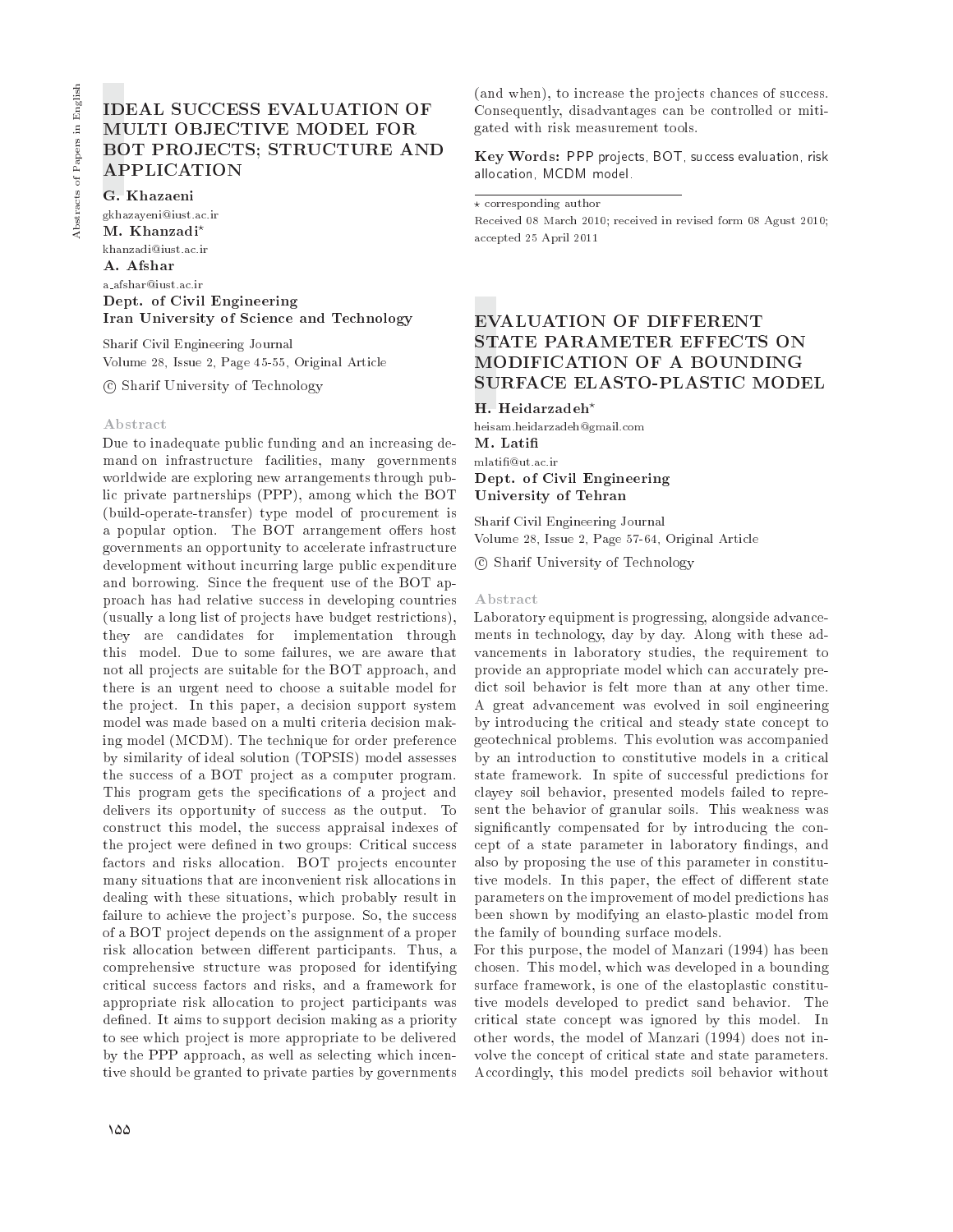# Abstracts of Papers in English

### Abstract

One of the main challenges in structural analysis is the reliable definition of structural loading; especially the loading pattern due to earthquake input acceleration at the base of the structure. During the past four decades, in spite of the fact that six components—three translational and three rotational—are needed to describe strong ground motion (SGM) and excitation due to rotational motion, which are mainly associated with failures of some tall and long structures in the course of past earthquakes, like Kobe and Northridge, structural analysis procedures are still based on the principles of classical earthquake engineering, and the effects rotational components on the seismic loading of structures are ignored. One reasons for such assumption is the complexity of the derivation of simple seismic loading patterns for structures subject to rotational load- $\frac{\text{in } g}{\text{in } g}$ .

This study addresses research on the effects of earthquake rotational components on the seismic loading patterns of engineering structures, due to spatial variations of earthquake ground motion (SVEGM). To achieve this objective, at first, a new method is derived to obtain the power spectral density function of the rotational ground motion in free-fields in terms of translational components, by modifying the Kanai-Tajimi SDF. Next, a new procedure is presented using a coherency function to obtain the SVEGM pattern in the time domain. The presented technique is applicable for the earthquake loading of multiple support structures, such as bridges, pipelines, and buildings, supported on spread foundations, etc. Moreover, a simple relation is derived in order to estimate the input rotational and translational motions of rigid mat foundations, by considering the effects of kinematic soil structure interaction. The numerical results show that ignoring the effects of kinematic soil structure interaction in the seismic excitation of extended structures may lead to the unsafe loading of these structures.

Key Words: earthquake rotational components, phase velocity, principal axes, phase delay, coherency, multiple support excitations.

Received 23 November 2010; received in revised form 25 Agust 2010; accepted 1 March 2011

**EVALUATION OF THE EFFECTS OF** KINEMATIC SOIL STRUCTURE **INTERACTION ON SEISMIC LOADING OF STRUCTURES PART II: FOUNDATION INPUT MOTIONS** 

M. R. Falamarz-Sheikhabadi m.falamarz@gmail.com M. Ghafory-Ashtiany\* mohsen.ashtiany@gmail.com International Institute of Earthquake Engineering and Seismology Tehran

Sharif Civil Engineering Journal Volume 28, Issue 2, Page 35-43, Original Article

© Sharif University of Technology

## Abstract

As seismic waves pass through foundations, high frequency waves of free-field motions will be filtered by them. To obtain these filtered motions, called foundation input motions (FIMs), the effects of kinematic interaction between the foundation and surrounding medium, due to the spatial variation of earthquake ground motion (SVEGM), should be considered. For the structures supported on the large mat foundations, considering the effects of kinematic soil structure interaction may lead to filtering of the high-frequency components of the translational response and significant rotational motions. Therefore, the contribution of rotational components may be detrimental in the seismic response of structures, such as vertically irregular structures, shortperiod (stiff) structures such as nuclear reactors, and even secondary systems or equipment mounted on structures that are sensitive to high frequency components of motion.

The main objective of this paper is to present a new procedure for evaluating all six input components of structures supported on two foundation systems: rigid mat and single foundations. To achieve this objective, at first, the transfer functions of foundation input motions are derived. Then, a parametric study is performed on the rigid mat foundation system, in order to estimate the effects of the geometrical shape of such a foundation system on the foundation input motion. Moreover, a numerical study is performed on the two different foundation systems; mat and single, in order to compare relations between input rotational and translational components in the structural loading. The results imply that the input translational and torsional accelerations of structures with rigid floor diaphragms, which are supported on the single foundation system, are approximately equal to the same structures with rigid mat foundation systems.

Key Words: rotational components, phase velocity, principal axes, coherency, kinematic interaction.

 $\star$  corresponding author

 $\star$  corresponding author

Received 1 March 2010; received in revised form 10 October 2010; accepted 10 November 2010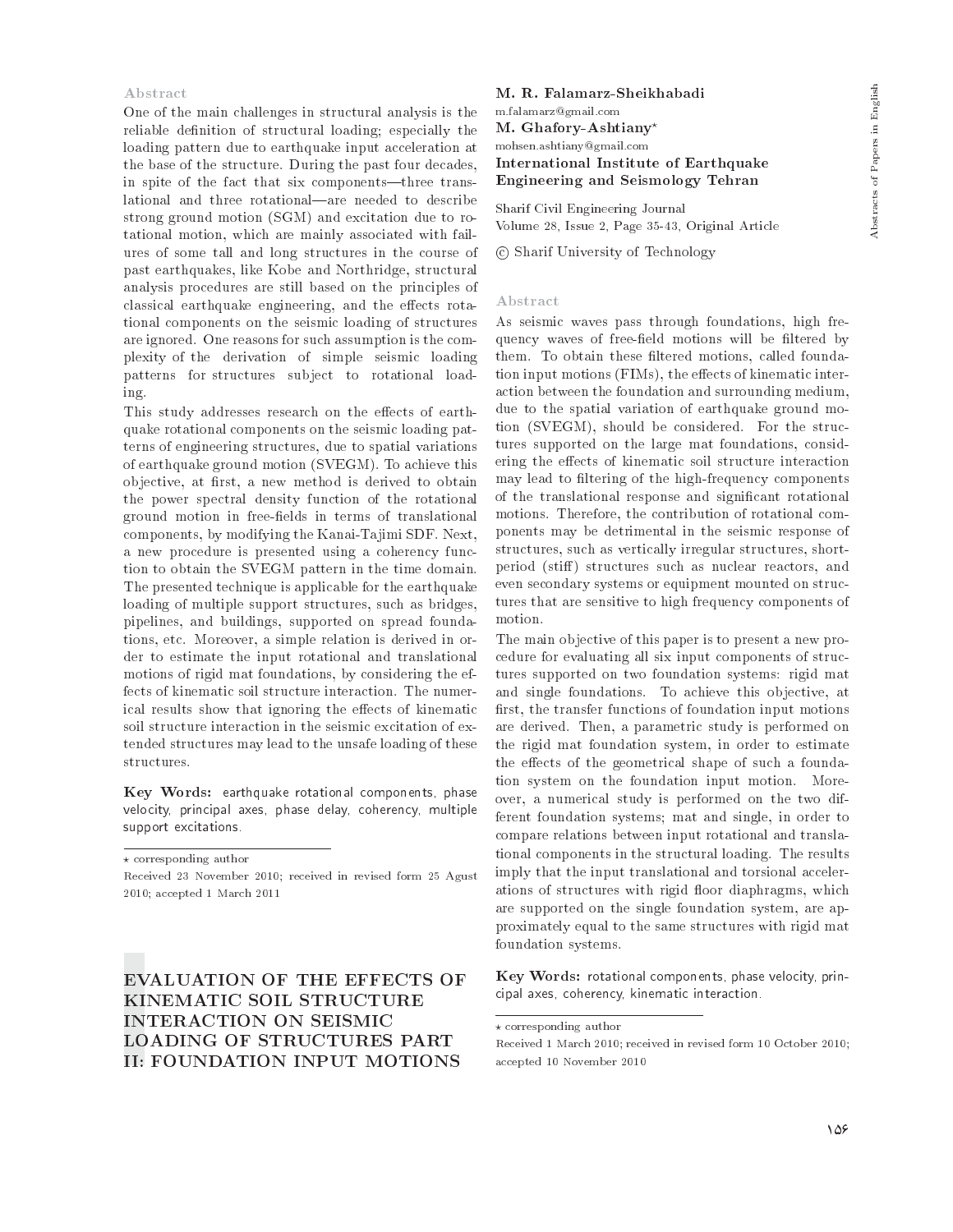width, type of road, train speed, presence of road curves in crossings, sight distances and the presence of humps are significant and are introduced in the negative binomial model. Considering the estimated coefficient for each factor, and expected changes in the future, a new outlook for the safety situation of grade crossings and the severity of accidents can be imagined. Based on the produced model, using humps and an improvement in sight distance, significant impact on accident severity has occurred. For instance, the use of hump reduces about 38% of accident severity at crossings. Use of this method is suggested for prioritization of grade crossing security, and prediction of future crossing situations, by improving characteristics, resource allocations, etc. in Iranian railway systems.

Key Words: railway-highway grade crossings, prediction severity model, negative binomial model.

 $\star$  corresponding author

Received 16 February 2010; received in revised form 08 December 2010; accepted 22 February 2011

# **EXACT ANALYTICAL SOLUTION OF INTERFACIAL STRESSES IN** STRENGTHENED RC BEAMS USING **SOFFIT PLATES**

M. Edalati\*

 ${\tt edalati.mahmoud@mail.ilam.ac.ir}$ **Faculty of Engineering** Ilam University F. Irani irani@um.ac.ir Dept. of Civil Engineering Ferdowsi University of Mashhad

Sharif Civil Engineering Journal Volume 28, Issue 2, Page 13-26, Original Article

© Sharif University of Technology

# Abstract

This paper introduces an exact method to calculate interfacial shear and normal stresses in strengthened reinforced concrete (RC) beams by fiber reinforced polymer (FRP) sheets or steel plates (e.g. a soffit plate). As the combination of maximum interfacial shear and normal stresses is localized at the end of the soffit plate, the debonding phenomena initiates at that position and may produce a sudden failure of the structure. The effects of shear deformations are perfectly considered in the RC beam, adhesive layer and soffit plate. Thus, the composite RC beam is assumed as a Timoshenko beam. Application of shear deformations in the Timoshenko beam ends in a pair of simultaneous fourth-order and secondorder ordinary differential equations. These equations in engineering literature are called coupled differential equations. These coupled equations are solved in an analytical form, without omitting any part of them. In a strengthened Timoshenko RC beam, the shear curvature should be added to the bending curvature. The Timoshenko beam assumption makes it possible to use this solution for both ordinary beams and short-span beams (while considering the shear deformations). In order to reduce the shear rigidity, especially in short-span beams, the equivalent flexural rigidity should be used instead of the actual flexural rigidity. Disregarding this reduction coefficient leads to incorrect results in short-span beams with a span-to-depth ratio less than five, and to an inaccurate solution in ordinary beams. In beams with a sandwich-like construction, the increase in deflection due to the shear deformation effect may be as great as 50 percent. An increase in the deformation before debonding causes a significant rise in the interfacial shear and the normal stresses, particularly between sandwich layers. The present paper helps to realize the effects of interfacial stresses on the behavior of strengthening RC structures by FRP sheets or steel plates. Finally, the concordance of the obtained and existing results proves that the accuracy of the proposed approach towards predicting interfacial shear and normal stresses is quite acceptable.

Key Words: interfacial shear and normal stresses, soffit plates (FRP sheet or steel plate), RC beam, coupled differential equations.

 $\star$  corresponding author

Received 16 February 2010; received in revised form 09 March 2011; accepted 11 April 2011

# **EVALUATION OF THE EFFECTS OF** KINEMATIC SOIL STRUCTURE **INTERACTION ON SEISMIC LOADING OF STRUCTURES PART I:** SEISMIC LOADING PATTERNS OF **STRUCTURES**

M. Ghafory-Ashtiany\* mohsen.ashtiany@gmail.com M. R. Falamarz-Sheikhabadi m.falamarz@gmail.com International Institute of Earthquake Engineering and Seismology Tehran

Sharif Civil Engineering Journal Volume 28, Issue 2, Page 27-34, Original Article

© Sharif University of Technology